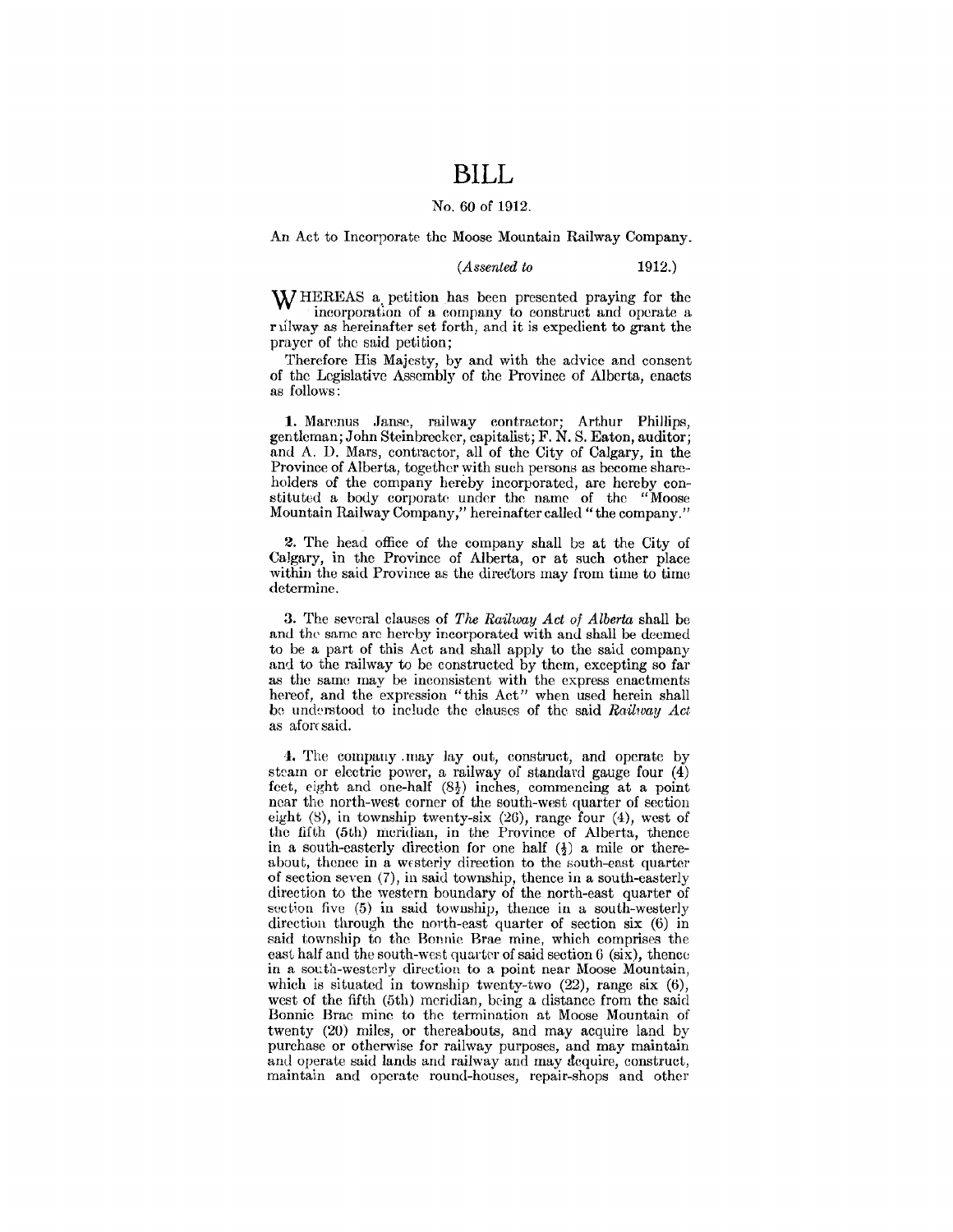buildings necessary for such purposes, and may have all and every necessary and usual rights, powers and privileges incidental thereto.

*5.* The persons mentioned by name in the first section of this Act are hereby constituted provisional directors of the said company.

6. The capital stock of the company shall be  $$250,000$ , and may be called up by the directors from time to time as they deem necessary, but no one call shall exceed ten per cent. on each share subscribed.

7. The annual general meeting of the shareholders shall be held on the .............................. or at such time each year as the board of directors may determine.

8. At such meeting the subscribers for the capital stock assembled who have paid all calls due on their shares shall choose ................................ persons to be directors of the company, one or more of whom may be paid directors of the company.

9. The company may issue bonds, debentures or other securities to the extent of. . . . . . . . . . . . . . . . . . . . . . . ............. . dollars  $(\mathsf{F} \ldots, \ldots, \ldots)$  per mile of the railway and its branches or sidings, and such bonds, debentures or other securities may be issued only in proportion to the length of railway constructed or under contract to be constructed. •

10. The company may enter into an agreement with another company or other companies for conveying or leasing to or from such company or companies the railway of the company hereby incorporated in whole or in part or any rights or powers acquired under this Act, as also surveys, plans, works, plant, material, machinery and other property to it belonging or for an amalgamation with such company or companies on such terms and conditions as are agreed upon and subject to such restrictions as to the directors seem fit, provided that such agreement has been first sanctioned by two-thirds of the votes at a special general meeting of the shareholders duly called for the purpose cf considering the same, at which meeting shareholders representing at least two-thirds in value of the stock are present in person or represented by proxy, and that such agreement has also received the approval of the Lieutenant Governor in Council.

11. The company shall at all stations upon their railway always permit the loading of grain into cars from farmers' vehicks or flat warehouses, subject to reasonable regulations to be made by the said company and shall at all reasonable times afford prorer facilities therefor.

12. The company agrees to afford all reasonable facilities to any other milway company for the receiving and forwarding and delivery of traffic upon and from the line of railway belonging to or worked by such companies respectively and the company shall not make or give undue or unreasonable preference or advantage to or in favour of any particular person or company, or any particular description of traffic in any respect whatsoever; nor shall the company subject any particular person or company or any particular description of traffic to any undue or unreasonable prejudice or disadvantage whatsoever, and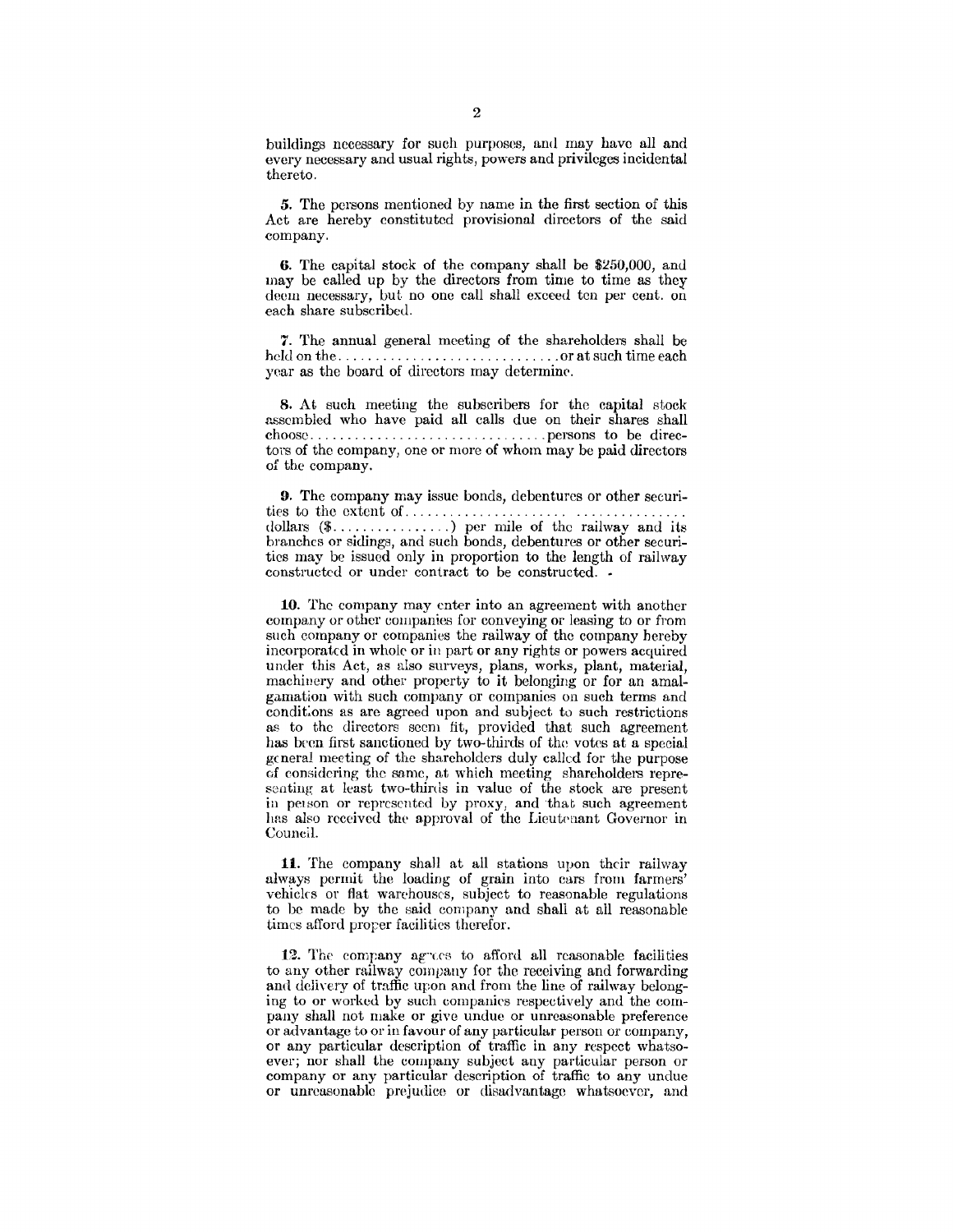the said company shall afford all due and reasonable facilities for receiving and forwarding by its railways all traffic arriving by such other railway or railways without any unreasonable delay and without any such preference or advantage or prejudice or disadvantage as aforesaid, so that no obstruction is presented to the public desirous of using such railway as a continuous line of communication, and so that all reasonable accommodation by means of the railways of the several companies is at all times afforded to the public in that behalf, and any agreement made between the company and any other company or companies contrary to this agreement shall be null and void.

13. The construction of the railway hereby authorized shall be commenced within two years and shall be completed within five years from the date of the coming into force of this Act.

**14.** The company shall also have power for the purpose of its undertaking to construct and operate an electric telegraph line or lines and a telephone line or lines along the said railway and to construct and maintain such bridges as shall be necessary or convenient for the use of said railway, not being bridges over any navigable river or rivers unless such bridge or bridges over sueh navigable rivers or waters has or have been authorized by the Governor General in Council. •

*15.* The company shall also have power to purchase, have on lease or otherwise acquire, hold, use and occupy any lands, buildings or any interest therein, and to sell, lease or otherwise usc the same in any manner the company may think necessary or convenient.

16. The company shall also have power to purchase or acquire the shares, stock or any other securities whatsoever, and to hold. sell or otherwise dispose of said shares, stock or other securities in any other company, having objects similar in whole or in part to those of the company, and to vote all shares so held through such agent or agents as the directors of the company may appoint.

17. This Act shall come into force on the day it is assented to.